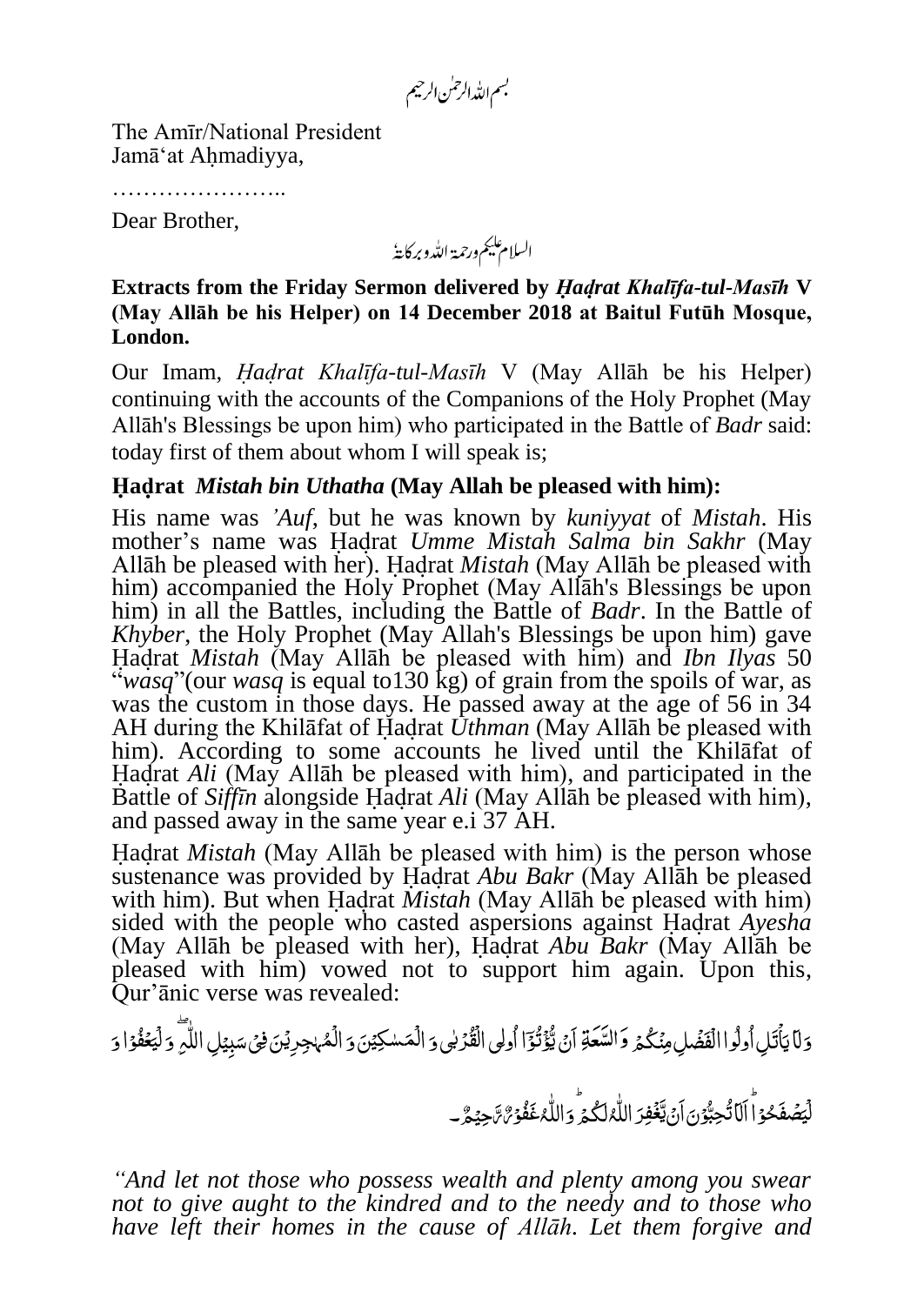## *forbear. Do you not desire that Allāh should forgive you? And Allāh is Most Forgiving, Merciful."*(24:23)

After this, Hadrat *Abu Bakr* (May Allāh be pleased with him) again started providing for Hadrat *Mistah* (May Allāh be pleased with him).

The Promised Messiah (May peace be upon him) says: "As is evident from the Holy Qur'ān and Hadīth, some simple-minded companions had sided with the hypocrites who had levelled aspersions against Hadrat *Ayesha* (May Allāh be pleased with her). Their intent was not to create mischief, but they did so out of the simplicity of their nature. One of these Companions used to eat at the table of Hadrat *Abu Bakr* (May Allāh be pleased with him), but after this event Hadrat *Abu Bakr* (May Allāh be pleased with him) swore that, on account of these aspersions, he would no longer feed him. But when the following Qur'ānic verse was revealed Hadrat *Abu Bakr* (May Allāh be pleased with him) broke his pledge and continued to provide him food:

> ۅؘڶٙؾ*ڂڤ*۠ۅۡٳۅٙڶٙؾڞڡؘ۫ڂۅۡٳۘٳۜڶڷڐٛڿڹ۠ۘۅ۫ڽؘٳڹ*۫*ؾڂۘڣؚڔؘٳڵڵ۠<sup>ڕ</sup>ڷڬ۠ۮؘٟؖۅؘٳڵڵ۠ڋڠڡؙ۠ۅ۬*ؽ۠؞ۧ*ڿؽؚ؏۠؎ ֧֞׆<br>֧  $\tilde{J}$ ِ<br>ُ <u>مُ</u> ُ ر<br>گر ل ُ Ě ֡׆<br>֡ ِ<br>ز ن<br>پو  $\frac{1}{2}$ ڗٛ ُ <u>ُ</u><br>ُ <u>مُ</u> ُ<br>ً َ َلۡی

## *"Let them forgive and forbear. Do you not desire that Allāh should forgive you? And Allāh is Most Forgiving, Merciful."* (24:23)

It is thus a part of Islāmic moral values not to punish someone after having sworn to do so. This means, for example, that if someone swears that he will cane his servant fifty times, but then forgives him upon his penitence, this would be in keeping with the teachings of Islām, for it will be in conformity with the Divine injunction. There will be punishment only for the breach of a promise, but there will be no punishment for breaking one's pledge to punish someone, by way of forgiveness.

Huzoor (May Allāh be his Helper) said: According to the account given in *Sahih Bukhari*, Hadrat *Ayesha* (May Allāh be pleased with her) relates: "It was a custom of the Holy Prophet (May Allāh's Blessings be upon him) that he used to draw lots amongst his wives to decide which one would accompany him in his travel. On one occasion before going on a Battle he drew lots in the same manner and the lot fell on me. This was the time when the injunctions regarding *Purdah* had already been revealed. Hence, during this journey, I would sit in a litter and it would be placed on the back of a camel, and wherever there was a halt in the journey the litter would be placed on the ground. We travelled in this way until the Holy Prophet (May Allāh's Blessings be upon him) returned from the Battle. We were camped near Medina when one night the Holy Prophet (May Allāh's Blessings be upon him) gave orders for departure. At one point I went off to attend to the call of nature. When I returned and was about to embark on my camel, I realised that my black sapphire necklace was missing. I went back in search of it and was delayed a short while. In the meantime, those who had been appointed to lift my litter and place it on the back of the camel arrived and, assuming that I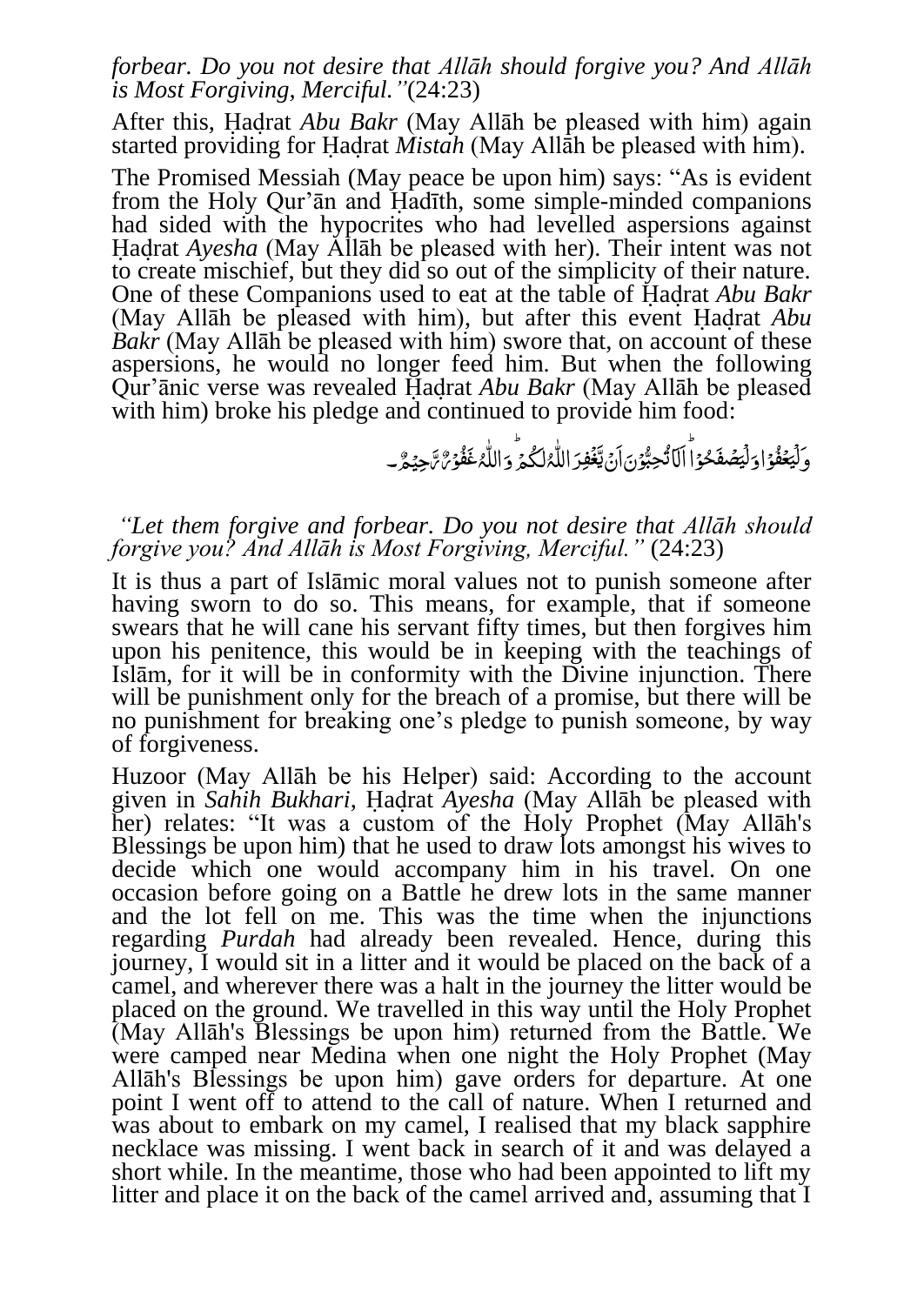was in the litter, lifted it and placed it upon the back of the camel and moved on. When I returned after finding my necklace, the whole army caravan had left and the plain was empty. I then returned to the place where I had been camping, thinking that when they missed me they would come find me there. I sat there and was soon overcome by sleep. Now, it so happened that *Ṣafwān bin Mu'aṭṭal* was a Companion whose duty was to stay at the rear of the army to make sure nothing was left behind. When he reached my resting place and saw me and recognized me, because he had already seen me prior to the revelation of injunctions regarding the Purdah, he uttered الیہ انا و للہ انا اجعون Hearing this, I woke up. He then brought forward his camel and made it kneel down close to me. I placed my feet on his hands and sat on the camel. He then began to walk, leading the camel by its halter. We reached the place where the Muslim army had set up camp at about midday when people were resting in their camps. And thus those who were to be perish did perish." Huzoor (May Allāh be his Helper) said: This means that some people starting levelling false allegations against Hadrat *Ayesha* (May Allah be pleased with her).

Hadrat *Ayesha* (May Allāh be pleased with her) further says: "The key culprit responsible for spreading this slander was '*Abdullah bin Ubai bin Salul*. After we reached Medina, it so happened that I remained confined due to illness for about a month. During this time the people propagated the slander and talked about it. I was totally unaware of these rumours, but one thing that did cause me some unease was that during my illness I did not receive from the Holy Prophet (May Allāh's Blessings be upon him) the same kind of affection and kindness that I was accustomed to. When the Holy Prophet (May Allāh's Blessings be upon him) would visit me, he would only say, "*Assalam o Alaikum*", and then enquire about my health from those who were around. I was completely unaware of those allegations. But when I heard of what was going on, I became even more ill. The Holy Prophet (May Allāh's Blessings be upon him) came to visit me as usual and said, "*Assalam o Alaikum*" and asked about my health. I asked if I could go to my parents' home and the Holy Prophet (May Allāh's Blessings be upon him) permitted me to do so. When I went home and asked my mother what the people were saying about me, she told me not to worry about it." I spent the night weeping over the great slander that had been spread against me. During that one day and two nights I wept so much that I thought my heart would burst. The next morning the Messenger of Allāh came to my home and sat down. He recited the *Kalimah*, praised God and addressed me saying, "O *Ayesha*! I have been told something about you. If you are innocent, I trust that God shall affirm your innocence. If, however, you have committed an error, you should seek forgiveness from God and bow before Him, because when a person bows before God confessing his sins, Allāh accepts his repentance and shows him mercy."

However, the Holy Prophet (May Allāh's Blessings be upon him) was still sitting there when he started receiving Divine revelation. When the revelation was over, the Holy Prophet (May Allāh's Blessings be